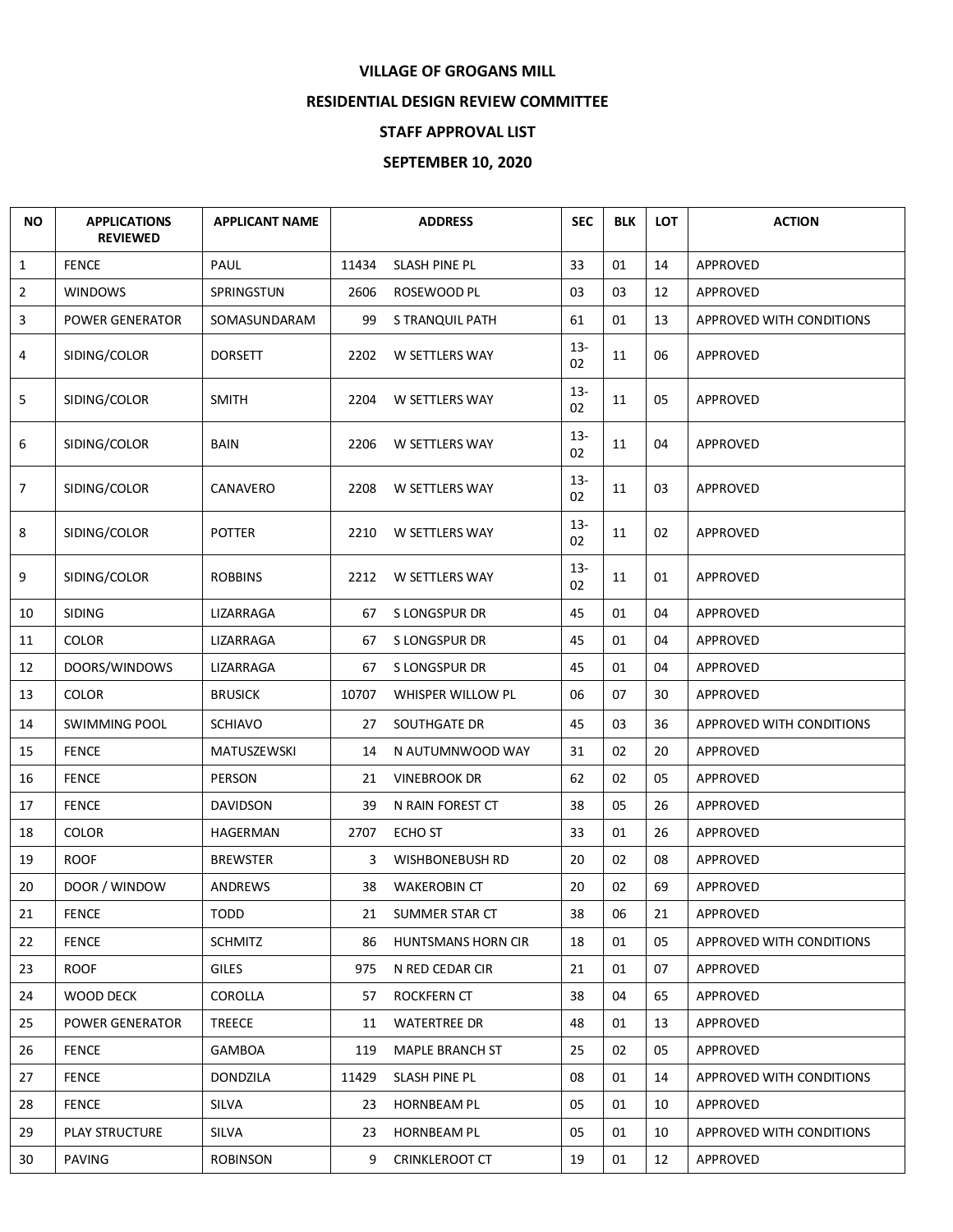| 31 | <b>ROOF</b>             | <b>ROBINSON</b>        | 9     | <b>CRINKLEROOT CT</b>  | 19 | 01   | 12  | APPROVED                        |
|----|-------------------------|------------------------|-------|------------------------|----|------|-----|---------------------------------|
| 32 | <b>COLOR</b>            | <b>DICKERSON</b>       | 58    | ELM BRANCH CT          | 51 | 02   | 02  | APPROVED                        |
| 33 | <b>GARAGE DOOR</b>      | <b>SIMMONS</b>         | 72    | W TIMBERPIRE CT        | 38 | 04   | 113 | APPROVED                        |
| 34 | <b>FENCE</b>            | PAUL                   | 183   | TIMBER MILL ST         | 13 | 04   | 09  | APPROVED                        |
| 35 | PATIO COVER             | LATIMER                | 180   | <b>MAPLE BRANCH ST</b> | 24 | 01   | 32  | APPROVED WITH CONDITIONS        |
| 36 | <b>FRONT DOORS</b>      | <b>MONSIVAIZ</b>       | 54    | N BROKENFERN DR        | 40 | 01   | 04  | APPROVED WITH CONDITIONS        |
| 37 | <b>WINDOWS</b>          | <b>MONSIVAIZ</b>       | 54    | N BROKENFERN DR        | 40 | 01   | 04  | APPROVED                        |
| 38 | <b>ROOF</b>             | <b>BURNS</b>           | 27    | N BRISTOL GATE PL      | 69 | 02   | 01  | APPROVED                        |
| 39 | <b>ROOF</b>             | SANDERSON              | 31    | N BRISTOL GATE PL      | 69 | $-2$ | 02  | APPROVED                        |
| 40 | WOOD DECK               | <b>ROGERS</b>          | 6     | CRESTED CLOUD CT       | 51 | 01   | 16  | APPROVED                        |
| 41 | PERGOLA                 | <b>ROGERS</b>          | 6     | CRESTED CLOUD CT       | 51 | 01   | 16  | APPROVED                        |
| 42 | <b>SIDING</b>           | <b>MCQUIGGIN</b>       | 45    | <b>BROOKFLOWER RD</b>  | 28 | 03   | 19  | APPROVED                        |
| 43 | <b>COLOR</b>            | <b>MCQUIGGIN</b>       | 45    | <b>BROOKFLOWER RD</b>  | 28 | 03   | 19  | APPROVED                        |
| 44 | <b>ROOF</b>             | PILKENTON              | 128   | MAPLE BRANCH ST        | 25 | 06   | 01  | APPROVED                        |
| 45 | PERGOLA                 | <b>BOX</b>             | 9     | <b>MARSH MILLET CT</b> | 28 | 06   | 61  | APPROVED                        |
| 46 | <b>ROOF</b>             | HOLLENBACH             | 6     | <b>RED SABLE PT</b>    | 59 | 03   | 02  | APPROVED                        |
| 47 | <b>FENCE</b>            | SILVA                  | 54    | LAUGHING BROOK CT      | 38 | 02   | 93  | APPROVED                        |
| 48 | <b>FENCE</b>            | <b>STUMP</b>           | 712   | S MILLBEND DR          | 28 | 06   | 01  | APPROVED                        |
| 49 | <b>FENCE</b>            | <b>GROVES</b>          | 4     | N MOSSROCK RD          | 47 | 01   | 01  | APPROVED                        |
| 50 | <b>ROOF</b>             | <b>FEWELL</b>          | 16    | FIELD FLOWER CT        | 42 | 02   | 16  | APPROVED                        |
| 51 | <b>SHED DEMOLITIONS</b> | REZABEK                | 10718 | E TIMBERWAGON CIR      | 06 | 06   | 07  | APPROVED WITH CONDITIONS        |
| 52 | WALKWAY                 | REZABEK                | 10718 | E TIMBERWAGON CIR      | 06 | 06   | 07  | APPROVED                        |
| 53 | <b>TRAMPOLINE</b>       | REZABEK                | 10718 | E TIMBERWAGON CIR      | 06 | 06   | 07  | APPROVED WITH CONDITIONS        |
| 54 | <b>ROOM ADDITIONS</b>   | PRICE                  | 167   | N TRANQUIL PATH        | 63 | 03   | 23  | APPROVED WITH CONDITIONS        |
| 55 | TREE REMOVAL            | <b>LAATSCH</b>         | 20    | N MOSSROCK RD          | 47 | 01   | 05  | APPROVED WITH CONDITIONS        |
| 56 | <b>ROOF</b>             | <b>CATRON</b>          | 6     | W SHAKER CT            | 45 | 03   | 25  | APPROVED                        |
| 57 | <b>ROOF</b>             | <b>WATSON</b>          | 30    | N BRISTOL GATE PL      | 69 | 02   | 15  | APPROVED                        |
| 58 | POWER GENERATOR         | <b>WRIGHT</b>          | 3     | STAR FERN PL           | 54 | 01   | 01  | APPROVED WITH CONDITIONS        |
| 59 | TREE REMOVAL            | DE MARSAIS             | 24    | N MOSSROCK RD          | 47 | 01   | 06  | APPROVED WITH CONDITIONS        |
| 60 | POWER GENERATOR         | <b>WRIGHT</b>          | 11816 | S RED CEDAR CIR        | 03 | 03   | 07  | APPROVED WITH CONDITIONS        |
| 61 | <b>ROOF</b>             | <b>JOHNSON</b>         | 18    | <b>WATERTREE DR</b>    | 48 | 02   | 06  | APPROVED                        |
| 62 | <b>ROOF</b>             | <b>LSD INVESTMENTS</b> | 118   | SONGFUL WOODS PL       | 65 | 03   | 28  | APPROVED                        |
| 63 | ROOM ADDITION           | <b>MONSIVAIZ</b>       | 54    | N BROKENFERN DR        | 40 | 01   | 04  | <b>APPROVED WITH CONDITIONS</b> |
| 64 | <b>SCREENS</b>          | OLLENBERG              | 44    | N MORNINGWOOD CT       | 38 | 02   | 18  | APPROVED WITH CONDITIONS        |
| 65 | <b>FENCE</b>            | BARNES/VELA            | 67    | WOODHAVEN WOOD DR      | 28 | 04   | 43  | APPROVED                        |
| 66 | <b>PAVING</b>           | LOSTRACCO              | 9     | <b>VINEBROOK RD</b>    | 62 | 02   | 03  | APPROVED WITH CONDITIONS        |
| 67 | <b>FENCE</b>            | <b>WEAVER</b>          | 2712  | ECHO ST                | 03 | 02   | 04  | APPROVED                        |
| 68 | TREE REMOVAL            | UNIREALTY MGMT         | 10503 | E WILDWIND CIR         | 12 | 09   | 09  | APPROVED WITH CONDITIONS        |
| 69 | TREE REMOVAL            | <b>HILL</b>            | 46    | <b>HILLOCK WOODS</b>   | 66 | 01   | 18  | APPROVED WITH CONDITIONS        |
| 70 | TREE REMOVAL            | LAND TRUST #<br>2XPE3  | 46    | N TIMBER TOP DR        | 13 | 04   | 11  | APPROVED                        |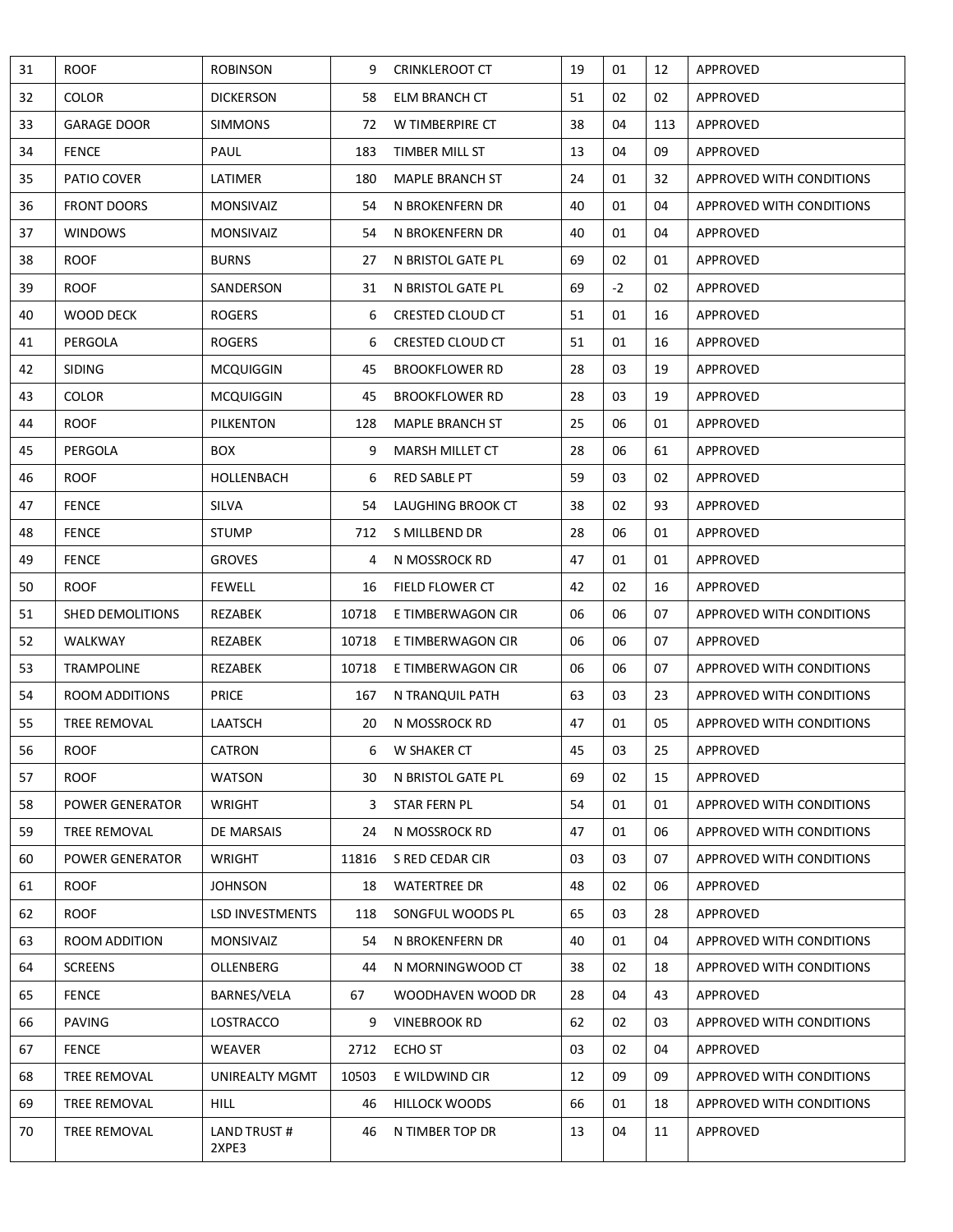| 71  | TREE REMOVAL            | SANKOWSKI                                             | 1802         | <b>BREEZIN CT</b>      | 62 | 03 | 11 | APPROVED                        |
|-----|-------------------------|-------------------------------------------------------|--------------|------------------------|----|----|----|---------------------------------|
| 72  | TREE REMOVAL            | <b>HAUSMAN</b>                                        | 10808        | W TIMBERWAGON CIR      | 06 | 08 | 25 | APPROVED WITH CONDITIONS        |
| 73  | <b>PLAY STRUCTURE</b>   | <b>CASTILLO</b>                                       | 1            | RIVER BIRCH LN         | 28 | 03 | 28 | APPROVED                        |
| 74  | <b>DRIVEWAY</b>         | <b>LENO</b>                                           | $\mathbf{2}$ | <b>MACAW ST</b>        | 26 | 02 | 17 | APPROVED                        |
| 75  | <b>ROOF</b>             | UNIREALTY MGMT                                        | 10503        | E WILDWIND CIR         | 12 | 09 | 09 | APPROVED                        |
| 76  | TREE REMOVAL            | <b>POPE</b>                                           | 84           | N DEERFOOT CIR         | 28 | 01 | 24 | APPROVED                        |
| 77  | <b>COLOR CHANGE</b>     | <b>UREY</b>                                           | 15           | <b>CEDARWING LN</b>    | 32 | 01 | 13 | APPROVED                        |
| 78  | <b>TREE REMOVAL</b>     | <b>TODD</b>                                           | 21           | S SUMMER STAR CT       | 38 | 06 | 21 | APPROVED WITH CONDITIONS        |
| 79  | <b>POWER GENERATOR</b>  | <b>WOOD</b>                                           | 58           | <b>HILLOCK WOODS</b>   | 66 | 01 | 15 | APPROVED WITH CONDITIONS        |
| 80  | ROOF                    | <b>BUCK</b>                                           | 46           | <b>NORTHGATE DR</b>    | 45 | 02 | 12 | APPROVED                        |
| 81  | <b>GUTTERS</b>          | <b>TOKARSKI</b>                                       | 11017        | MEADOW RUE ST          | 07 | 03 | 08 | APPROVED                        |
| 82  | ROOF                    | TOKARSKI                                              | 11017        | MEADOW RUE ST          | 07 | 03 | 08 | APPROVED                        |
| 83  | <b>SWIMMING POOL</b>    | <b>HUXEL</b>                                          | 10727        | E TIMBERWAGON CIR      | 06 | 08 | 02 | APPROVED WITH CONDITIONS        |
| 84  | <b>COLOR</b>            | <b>HOFFMAN STONE</b><br><b>HOUSE LLC</b>              | 2013         | ROYAL OAK PL           | 03 | 09 | 30 | APPROVED                        |
| 85  | <b>ROOF</b>             | <b>MORGAN</b>                                         |              | 3 LILIUM CT            | 13 | 01 | 11 | APPROVED                        |
| 86  | <b>WINDOWS</b>          | LENO                                                  | $\mathbf{2}$ | MACAW ST               | 25 | 02 | 17 | APPROVED                        |
| 87  | <b>WINDOWS</b>          | <b>STOWELL</b>                                        | 12           | <b>BOX TURTLE LN</b>   | 31 | 01 | 06 | APPROVED WITH CONDITIONS        |
| 88  | <b>WOOD DECK</b>        | <b>STOWELL</b>                                        | 12           | <b>BOX TURTLE LN</b>   | 31 | 01 | 06 | APPROVED WITH CONDITIONS        |
| 89  | <b>ROOF</b>             | <b>STOWELL</b>                                        | 12           | <b>BOX TURTLE LN</b>   | 31 | 01 | 06 | APPROVED                        |
| 90  | SIDING / COLOR          | <b>STOWELL</b>                                        | 12           | <b>BOX TURTLE LN</b>   | 31 | 01 | 06 | APPROVED                        |
| 91  | ROOF                    | <b>BRYAN</b>                                          | 19           | S WHITE PEBBLE CT      | 38 | 04 | 19 | APPROVED                        |
| 92  | WOOD DECK               | <b>STOWELL</b>                                        | 12           | <b>BOX TURTLE LN</b>   | 32 | 01 | 26 | APPROVED WITH CONDITIONS        |
| 93  | <b>FRONT DOOR</b>       | <b>TELTSCHIK</b>                                      | 24           | KITTIWAKE CT           | 23 | 01 | 16 | APPROVED                        |
| 94  | <b>WOOD DECK</b>        | MERRILL                                               | 17           | DEERBERRY CT           | 16 | 01 | 12 | APPROVED                        |
| 95  | FIRE PIT                | MERRILL                                               | 17           | DEERBERRY CT           | 16 | 01 | 12 | APPROVED WITH CONDITIONS        |
| 96  | <b>COLOR</b>            | <b>UNIREALTY</b>                                      | 10503        | E WILDWIND CIR         | 12 | 09 | 09 | APPROVED                        |
| 97  | TREE REMOVAL            | LOSTRACCO                                             | 9            | <b>VINEBROOK RD</b>    | 62 | 02 | 03 | <b>APPROVED WITH CONDITIONS</b> |
| 98  | POWER GENERATOR         | MERRILL                                               | 17           | DEERBERRY CT           | 16 | 01 | 12 | APPROVED WITH CONDITIONS        |
| 99  | <b>TREE REMOVAL</b>     | <b>SETTLERS CORNER</b><br><b>HOMEOWNERS</b><br>ASSOC. | 0            | <b>SETTLERS CORNER</b> | 02 | 00 | 00 | APPROVED                        |
| 100 | <b>HOME REMODEL</b>     | <b>POWER</b>                                          | 35           | SOUTHGATE DR           | 45 | 03 | 34 | <b>APPROVED WITH CONDITIONS</b> |
| 101 | TREE REMOVAL            | <b>POWER</b>                                          | 35           | SOUTHGATE DR           | 45 | 03 | 34 | <b>APPROVED WITH CONDITIONS</b> |
| 102 | WOOD DECK               | COALE                                                 | 108          | N DEERFOOT CIR         | 28 | 01 | 30 | APPROVED                        |
| 103 | SHADE SAIL              | <b>SCHMITZ</b>                                        | 86           | HUNTSMANS HORN CIR     | 18 | 01 | 05 | APPROVED                        |
| 104 | <b>FENCE</b>            | <b>LYON</b>                                           | 11           | CRESTED CLOUD CT       | 51 | 01 | 10 | APPROVED                        |
| 105 | <b>STORAGE BUILDING</b> | MASSEY                                                | 147          | MAPLE BRANCH ST        | 25 | 01 | 05 | APPROVED WITH CONDITIIONS       |
| 106 | TREE REMOVAL            | LOSTRACCO                                             | 9            | <b>VINEBROOK RD</b>    | 62 | 02 | 03 | APPROVED                        |
| 107 | TREE REMOVAL            | <b>AURELIO</b>                                        | 2611         | <b>CROSSVINE CIR</b>   | 02 | 05 | 11 | APPROVED                        |
| 108 | <b>SHUTTERS</b>         | <b>GERACI</b>                                         | 9            | N LONGSPUR DR          | 45 | 05 | 05 | APPROVED                        |
| 109 | <b>COLOR</b>            | <b>BARANOWSKI</b>                                     | 13           | N TIMBER TOP DR        | 13 | 02 | 47 | APPROVED                        |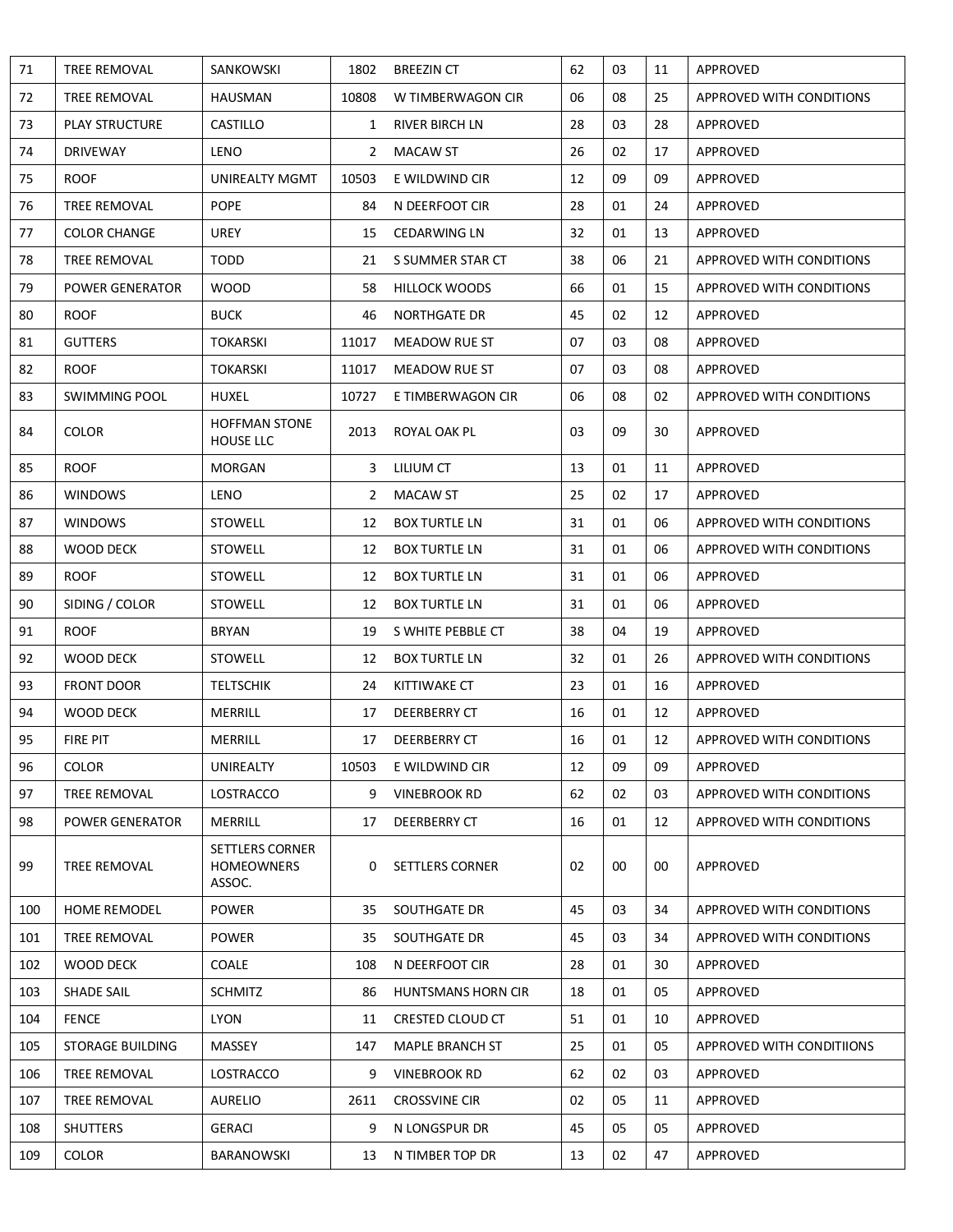| 110 | <b>SIDING</b>                         | <b>BARANOWSKI</b> |              | 13 N TIMBER TOP DR    | 13 | 02  | 47  | APPROVED                        |
|-----|---------------------------------------|-------------------|--------------|-----------------------|----|-----|-----|---------------------------------|
| 111 | <b>COLOR</b>                          | <b>BRANHAM</b>    | $7^{\circ}$  | <b>GLORYBOWER CT</b>  | 13 | 02  | 10  | APPROVED                        |
| 112 | <b>SIDING</b>                         | <b>BRANHAM</b>    | $7^{\circ}$  | <b>GLORYBOWER CT</b>  | 13 | 02  | 10  | APPROVED                        |
| 113 | <b>DRIVEWAY</b>                       | <b>TORRES</b>     | 10           | WHISTLER CT           | 25 | 06  | 03  | APPROVED                        |
| 114 | TREE REMOVAL                          | <b>RUPP</b>       | 3003         | N MILLBEND DR         | 07 | 05  | 06  | APPROVED WITH CONDITIONS        |
| 115 | <b>COLOR</b>                          | DEBLANC           | 34           | WILD MEADOW CT        | 62 | 01  | 07  | APPROVED                        |
| 116 | <b>ROOF</b>                           | <b>CIVAROLO</b>   | 2805         | <b>CROSSVINE CIR</b>  | 06 | 05  | 20  | APPROVED                        |
| 117 | <b>COLOR</b>                          | GRADY             | $\mathbf{1}$ | SOUTHSGATE DR         | 45 | 03  | 01  | APPROVED                        |
| 118 | POWER GENERATOR                       | <b>BRINKMAN</b>   | 23           | WILD MEADOW CT        | 62 | 01  | 17  | APPROVED WITH CONDIITONS        |
| 119 | <b>FENCE</b>                          | <b>SIKES</b>      | 55           | LAUGHING BROOK CT     | 38 | 02  | 68  | APPROVED WITH CONDITIONS        |
| 120 | POWER GENERATOR                       | ESSERY            | 15           | <b>NURSERY RD</b>     | 47 | 01  | 18  | APPROVED WITH CONDITIONS        |
| 121 | <b>WINDOWS</b>                        | LADEAU            | 94           | W HIGH OAKS CIR       | 42 | 01  | 34  | APPROVED                        |
| 122 | <b>FRONT DOOR</b>                     | <b>GEORGES</b>    | 18           | LEISURE LN            | 01 | 01  | 05  | APPROVED                        |
| 123 | <b>COLOR</b>                          | <b>COBB</b>       | 2            | <b>WHISPER LN</b>     | 02 | 01  | 06  | APPROVED                        |
| 124 | TREE REMOVAL                          | <b>MILAM</b>      | 34           | S WHITE PEBBLE CT     | 38 | 04  | 07  | APPROVED WITH CONDITIONS        |
| 125 | SWIMMING POOL                         | HAUSMAN           | 10808        | W TIMBERWAGON CIR     | 06 | 08  | 25  | APPROVED WITH CONDITIONS        |
| 126 | <b>SWIMMING POOL</b>                  | <b>HOUSTON</b>    | 42           | WISHBONEBUSH RD       | 20 | 01  | 11  | APPROVED WITH CONDITIONS        |
| 127 | SIDING/COLOR                          | <b>MEADOWS</b>    | 20           | <b>CRINKLEROOT CT</b> | 19 | 01  | 36  | APPROVED                        |
| 128 | <b>ROOF</b>                           | MADARAPU          | 22           | <b>CRINKLEROOT CT</b> | 19 | 01  | 37  | APPROVED                        |
| 129 | <b>DECORATIVE PANEL</b>               | <b>SCHMITZ</b>    | 86           | <b>HUNTSMANS HORN</b> | 18 | 01  | 05  | APPROVED                        |
| 130 | <b>COLOR</b>                          | <b>MCCLURE</b>    | 58           | S LONGSPUR DR         | 45 | 03  | 08  | APPROVED                        |
| 131 | <b>GARAGE DOOR</b>                    | UNIREALTY MGMT    | 10503        | E WILDWIND CIR        | 12 | 09  | 09  | APPROVED WITH CONDITIONS        |
| 132 | <b>FENCE</b>                          | <b>BAKER</b>      |              | 3 LACEWING PL         | 59 | 01  | 05  | APPROVED WITH CONDITIONS        |
| 133 | <b>DOORS</b>                          | STROM             | 1923         | <b>NURSERY RD</b>     | 04 | 03  | 06  | APPROVED                        |
| 134 | SWIMMING POOL                         | <b>MOWERS</b>     | 91           | <b>MARABOU PL</b>     | 25 | 02  | 30  | APPROVED WITH CONDITIONS        |
| 135 | <b>GAS LINE</b>                       | <b>BLAKE</b>      | 18           | <b>BRUSHWOOD CT</b>   | 28 | 06  | 06  | <b>APPROVED WITH CONDITIONS</b> |
| 136 | TREE REMOVAL                          | SAMARGAHANDI      |              | 1 TULIPA ST           | 17 | 01  | 13  | APPROVED WITH CONDITIONS        |
| 137 | <b>FENCE</b>                          | <b>BROCK</b>      | 2819         | W WILDWIND CIR        | 12 | 10  | 15  | APPROVED WITH CONDITIONS        |
| 138 | <b>POWER GENERATOR</b>                | LAATSCH           | 20           | N MOSSROCK RD         | 47 | 01  | 05  | APPROVED WITH CONDITIONS        |
| 139 | ROOF                                  | <b>SYDOW</b>      | 76           | W TIMBERSPIRE CT      | 38 | SSS | 114 | APPROVED                        |
| 140 | SEATING WALL                          | <b>JOHNSTON</b>   | 30           | <b>WAKEROBIN CT</b>   | 20 | 02  | 71  | APPROVED                        |
| 141 | LOUVERED WALL                         | <b>JOHNSTON</b>   | 30           | <b>WAKEROBIN CT</b>   | 20 | 02  | 71  | APPROVED WITH CONDITIONS        |
| 142 | SWIMMING POOL                         | <b>JOHNSTON</b>   | 30           | <b>WAKEROBIN CT</b>   | 20 | 02  | 71  | APPROVED WITH CONDITIONS        |
| 143 | FIRE PIT                              | <b>JOHNSTON</b>   | 30           | <b>WAKEROBIN CT</b>   | 20 | 02  | 71  | APPROVED WITH CONDITIONS        |
| 144 | <b>BALCONY AND</b><br><b>STAIRWAY</b> | JOHNSTON          | 30           | <b>WAKEROBIN CT</b>   | 20 | 02  | 71  | APPROVED WITH CONDITIONS        |
| 145 | <b>WINDOWS</b>                        | LOVELACE          | 2619         | ROSEWOOD PL           | 03 | 03  | 16  | APPROVED                        |
| 146 | BAY WINDOW                            | <b>RUPP</b>       | 3003         | N MILLEND DR          | 07 | 05  | 06  | APPROVED                        |
| 147 | ROOF FOR BAY<br><b>WINDOW</b>         | <b>RUPP</b>       | 3003         | N MILLEND DR          | 07 | 05  | 06  | APPROVED                        |
| 148 | STORAGE SHED                          | SANDELL           | 1808         | <b>BREEZIN CT</b>     | 02 | 03  | 09  | APPROVED                        |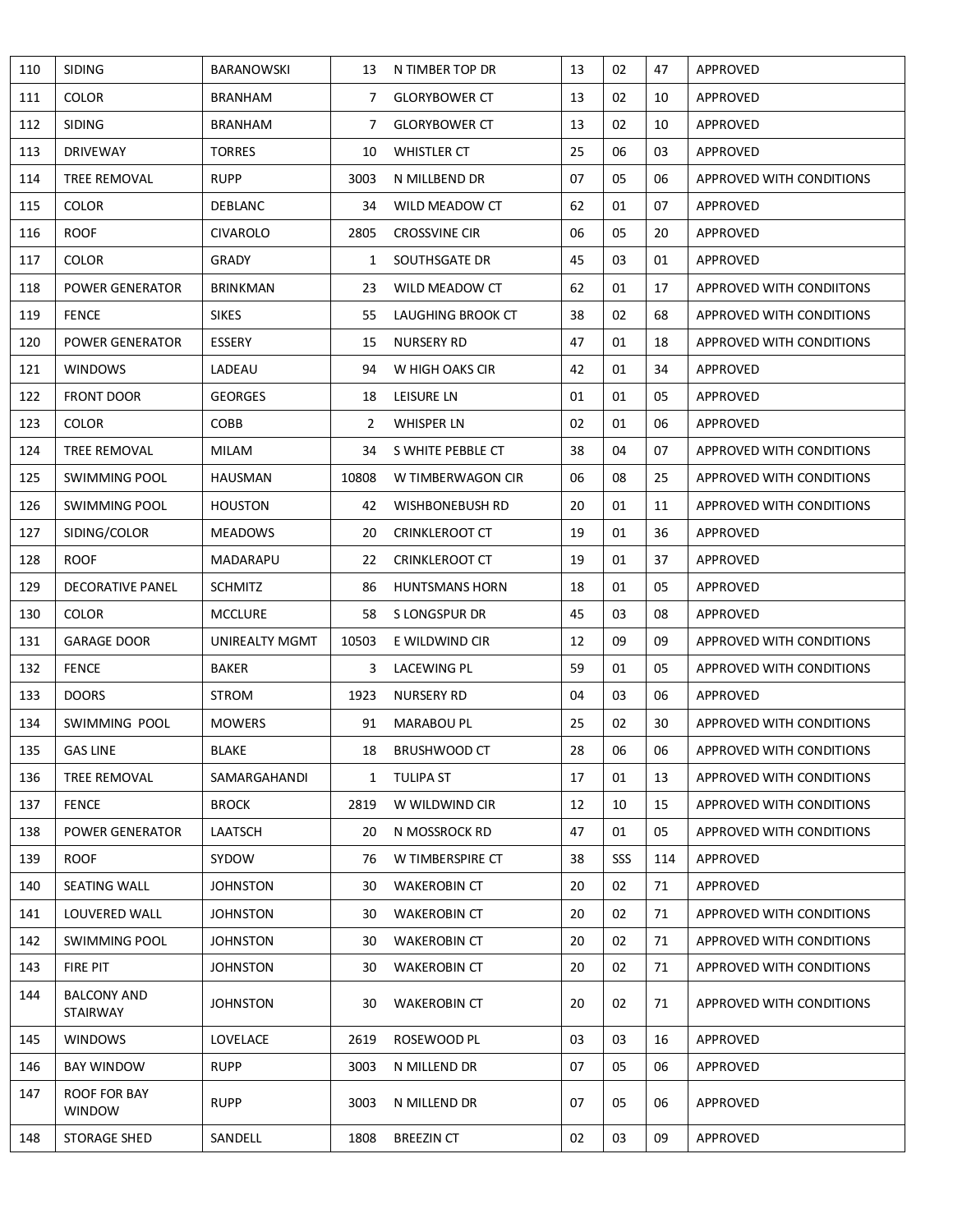| 149 | <b>COLOR</b>           | <b>RODOSOVICH</b>                      |              | 156 S DEERFOOT CIR      | 28 | 01 | 42 | APPROVED                        |
|-----|------------------------|----------------------------------------|--------------|-------------------------|----|----|----|---------------------------------|
| 150 | <b>COLOR</b>           | <b>ZONA PROP GRP</b>                   | 56           | WOODHAVEN WOOD DR       | 28 | 04 | 30 | APPROVED                        |
| 151 | <b>FRONT DOOR</b>      | <b>ZONA PROP GRP</b>                   | 56           | WOODHAVEN WOOD DR       | 28 | 04 | 30 | APPROVED                        |
| 152 | <b>ROOF</b>            | <b>THOMPSON</b>                        | 39           | <b>HILLOCK WOODS</b>    | 66 | 01 | 10 | APPROVED                        |
| 153 | <b>WINDOWS</b>         | <b>HOUSTON</b>                         | 42           | WISHBONEBUSH RD         | 20 | 01 | 11 | APPROVED                        |
| 154 | <b>COLOR</b>           | <b>HOUSTON</b>                         | 42           | WISHBONEBUSH RD         | 20 | 01 | 11 | APPROVED                        |
| 155 | <b>GARAGE DOOR</b>     | <b>BARANOWSKI</b>                      | 13           | N TIMBER TOP DR         | 13 | 02 | 47 | APPROVED                        |
| 156 | WALKWAY                | <b>BARANOWSKI</b>                      | 13           | N TIMBER TOP DR         | 13 | 02 | 47 | APPROVED                        |
| 157 | <b>FENCE</b>           | <b>HOUSE</b>                           | 10703        | WHISPER WILLOW PL       | 06 | 07 | 31 | APPROVED                        |
| 158 | <b>COLOR</b>           | <b>HOUSE</b>                           | 10703        | WHISPER WILLOW PL       | 06 | 07 | 31 | APPROVED                        |
| 159 | <b>FENCE</b>           | CHURCHWELL                             | 2907         | LAUREL CHERRY WAY       | 06 | 07 | 18 | APPROVED                        |
| 160 | <b>FENCE</b>           | <b>POWER</b>                           | 2909         | LAUREL CHERRY WAY       | 06 | 07 | 23 | APPROVED                        |
| 161 | <b>COLOR CHANGE</b>    | PREJEANS                               | 11817        | S RED CEDAR CIR         | 03 | 01 | 24 | APPROVED                        |
| 162 | <b>PAVING</b>          | <b>ZONA PROPERTY</b><br><b>GROUP</b>   | 56           | WOODHAVEN WOOD DR       | 28 | 04 | 30 | APPROVED                        |
| 163 | <b>SWIMMING POOL</b>   | LAWSON                                 | 36           | <b>BUTTONBUSH CT</b>    | 17 | 01 | 17 | APPROVED WITH CONDITIONS        |
| 164 | <b>DRIVEWAY</b>        | <b>ALVARADO</b>                        | 2314         | <b>CHESTNUT OAK PL</b>  | 03 | 06 | 12 | APPROVED                        |
| 165 | <b>COLOR</b>           | <b>MERCURI</b>                         | 38           | SOUTHGATE DR            | 45 | 02 | 10 | APPROVED                        |
| 166 | SIDING/COLOR           | <b>DELAFUENTE</b>                      | 35           | 35 FIELD FLOWER CT      | 42 | 02 | 09 | APPROVED                        |
| 167 | <b>ROOF</b>            | <b>DELAFUENTE</b>                      | 35           | 35 FIELD FLOWER CT      | 42 | 02 | 09 | APPROVED                        |
| 168 | <b>POWER GENERATOR</b> | <b>FELD</b>                            | 15           | STAR FERN PL            | 54 | 01 | 04 | APPROVED WITH CONDITIONS        |
| 169 | <b>ROOF</b>            | <b>BAKER</b>                           | 2420         | <b>BOX OAK PL</b>       | 03 | 06 | 23 | APPROVED                        |
| 170 | <b>POWER GENERATOR</b> | <b>POLK</b>                            | 16           | RAIN FERN CT            | 40 | 04 | 11 | APPROVED WITH CONDITONS         |
| 171 | <b>TREE REMOVAL</b>    | <b>SIGNIK BUSINESS</b><br>SERVICES LLC | 1902         | OLD FIELD PL            | 04 | 03 | 13 | <b>APPROVED WITH CONDITIONS</b> |
| 172 | <b>COLOR</b>           | <b>MACIAS</b>                          |              | 3 N MOSSROCK RD         | 47 | 01 | 16 | APPROVED                        |
| 173 | POWER GENERATOR        | <b>BRIGNAC</b>                         |              | 10720 E TIMBERWAGON CIR | 06 | 06 | 06 | APPROVED WITH CONDITIONS        |
| 174 | <b>POWER GENERATOR</b> | <b>YOARS</b>                           | 18           | S ROYAL FERN DR         | 64 | 02 | 02 | APPROVED WITH CONDITIONS        |
| 175 | <b>FENCE</b>           | <b>VOELKEL</b>                         | 51           | N AUTUMNWOOD WAY        | 31 | 02 | 28 | APPROVED                        |
| 176 | <b>WINDOWS</b>         | PARISI                                 | 19           | SOUTHGATE DR            | 45 | 03 | 38 | APPROVED                        |
| 177 | PATIO COVER            | <b>HUGHES</b>                          | 37           | DOE RUN DR              | 16 | 01 | 21 | APPROVED WITH CONDTIONS         |
| 178 | <b>SUMMER KITCHEN</b>  | <b>HUGHES</b>                          | 37           | DOE RUN DR              | 16 | 01 | 21 | APPROVED WITH CONDTIONS         |
| 179 | <b>FIRE PLACE</b>      | <b>HUGHES</b>                          | 37           | DOE RUN DR              | 16 | 01 | 21 | APPROVED WITH CONDTIONS         |
| 180 | DRIVEWAY               | <b>ROBINSON</b>                        | 9            | <b>CRINKLEROOT CT</b>   | 19 | 01 | 12 | APPROVED                        |
| 181 | <b>COLOR</b>           | <b>HARBIN</b>                          | 5.           | ROSERUSH CT             | 15 | 02 | 06 | APPROVED                        |
| 182 | <b>FENCE</b>           | <b>KLINGSHIRN</b>                      | 30           | WILD MEADOW CT          | 62 | 01 | 06 | APPROVED WITH CONDITIONS        |
| 183 | POWER GENERATOR        | <b>HOBERMAN</b>                        | 7            | <b>COLDSPRINGS CT</b>   | 69 | 03 | 02 | APPROVED WITH CONDITIONS        |
| 184 | <b>FENCE</b>           | VILLARD                                | $\mathbf{1}$ | SANDLILY CT             | 13 | 01 | 01 | APPROVED WITH CONDITIONS        |
| 185 | <b>FENCE</b>           | BARANOWSKI                             | 13           | N TIMBER TOP DR         | 13 | 02 | 47 | APPROVED                        |
| 186 | STORAGE SHED           | <b>DELAFUENTE</b>                      | 35           | <b>FIELD FLOWER</b>     | 42 | 07 | 09 | APPROVED                        |
| 187 | <b>FENCE</b>           | DELAFUENTE                             | 35           | <b>FIELD FLOWER</b>     | 42 | 07 | 09 | APPROVED                        |